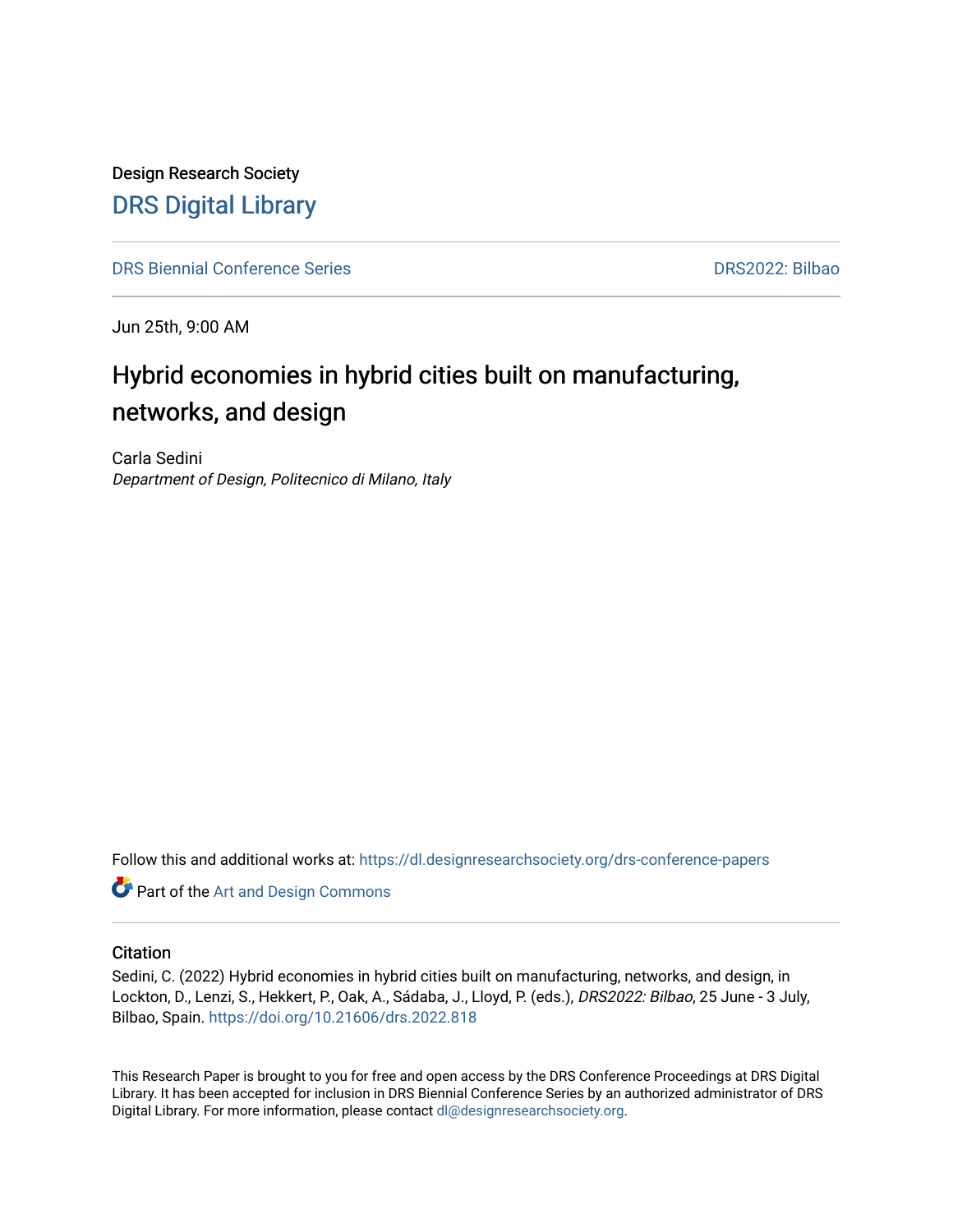



# **Hybrid economies in hybrid cities built on manufacturing, networks, and design**

Carla Sedini

School of Design, Politecnico di Milano, Italy carla.sedini@polimi.it doi.org/10.21606/drs.2022.818

> **Abstract:** The concept of networks will be analyzed through a Hybrid Economy model, looking at new organizational forms and new multi-actor collaborations; Evolutionary Economic Geography defines these as interested in both social and financial returns, and it identifies institutions as particularly relevant in the success of these new enterprises. Six main factors that define the hybridity of a business and an enterprise have been identified: Offer; Goals and impacts; Founders composition; Team/Staff composition; (Relationship with) customers. To test this approach, we decided to analyze qualitative data collected during a research project which involved two sister cities: Milano and Chicago. The paper will focus on the Milanese case study, which considered manufacturing activities, including both 4.0 manufacturing and more traditional craftmanship activities. We will define different forms of networks that can favor the hybridity of businesses and the roles that design can play. The research project was conducted before the COVID-19 pandemic spread worldwide; however, it is relevant to notice how reflections on the future of our cities were already part of policies and planning programs. The pandemic made evident the importance of local (and hyper-local) networks and also accelerated intervention processes devoted to favoring the creation of self-sustaining neighborhoods.

**Keywords**: hybrid economies; hybrid networks; manufacturing; design democracy

## **1. Introduction**

The Hybrid Economy framework was introduced by Jon Altman in 2001, starting from his pieces of research focused on Indigenous economic activities in Australia. This starting point is crucial in our discussion since the issue is based on anthropological principles and has already considered the decisive importance of networks from one side and institutions from the other.

According to Altman, to study hybrid economies, an analytical combined framework is needed; for this reason, the research presented was carried out in a collaborative way, which put into connection and conversation different competencies and stakeholders.

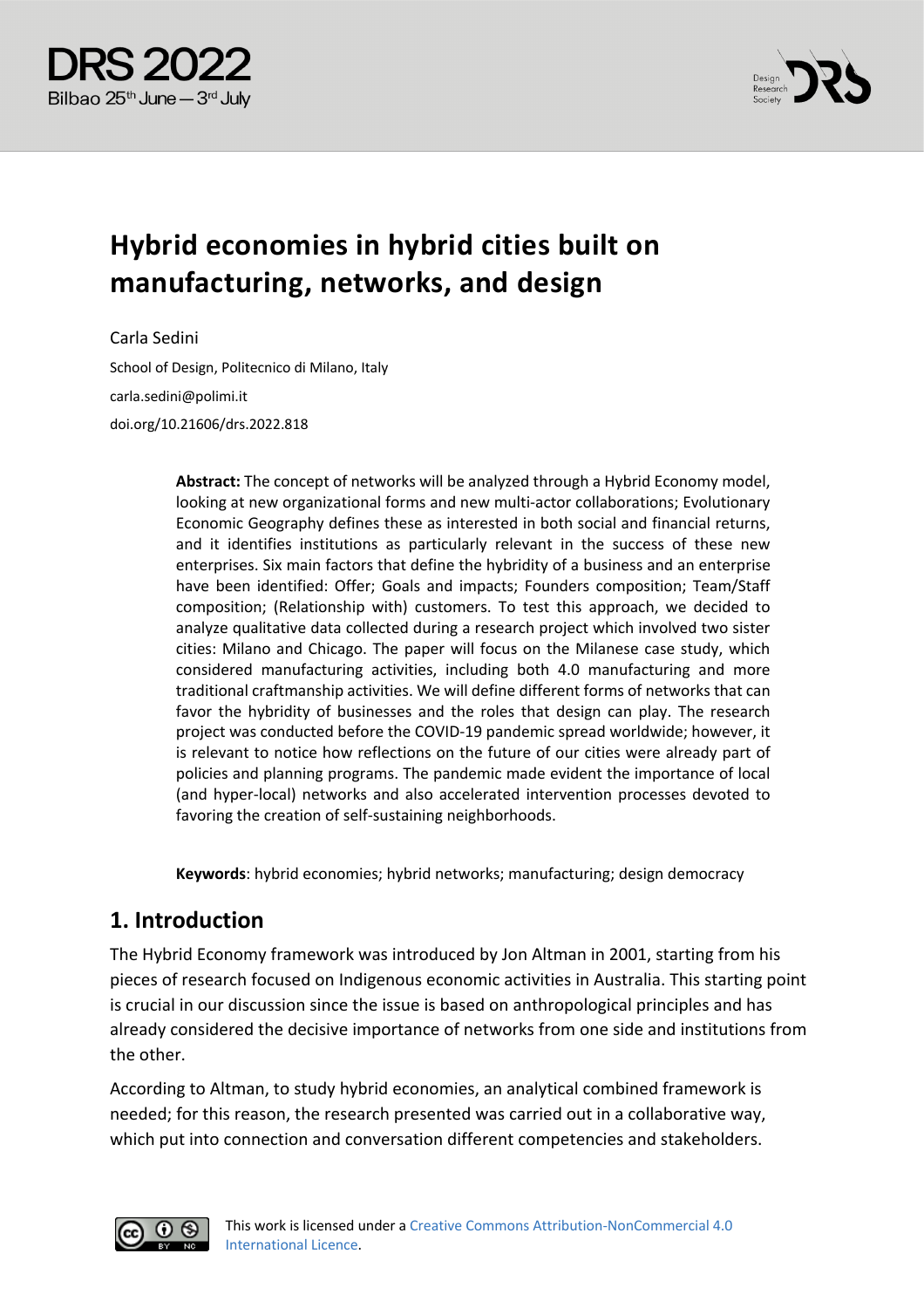This paper presents a collaborative study developed by two interdisciplinary teams of the School of Design of Politecnico di Milano and the Institute of Design of Illinois Institute of Technology of Chicago within the Sister Cities Policy Program. Cities, design, and civic engagement were the main factors considered; the research teams decided to analyze the relationship between these factors by focusing on the local economy (in particular manufacturing), innovation, and social inclusion. Therefore, the research was not explicitly oriented to studying hybrid economies. However, one of the main results we gained was that in a complex society, where traditional forms of economies are shrinking, the creation of hybrid activities is needed not only for economic survival but also for social support and in general- for broader wellbeing of citizens. To be functional, sustainable, and prosperous, these economies need to be based on a strong sense of community, sharing of values, and therefore- networks. Within this framework, design, which deals with complexity, plays an essential and multiple (or hybrid, as well) role and results to be both a driver and a possible content to support and create these forms of economy.

# **2. Hybrid economies and hybrid cities**

Two main elements have characterized the definition of the hybrid economy: i) the relationship between subsistence economy and capitalistic one; ii) the interdisciplinary approach needed to study these connections. These aspects are very much interrelated since economics failed to measure the impact of nonmonetary productive activities (Bunchanan, 2016; Altman, 1987).

The connections between economic, social, and contextual relations are crucial in studying and defining hybrid economies. Indeed, as several scholars discussed, socio-cultural structures and mechanisms inform and influence economic practices (Polanyi, 1944; Baudrillard, 1968; Lévi-Strauss, 1987; Molotch, 2003); market and society are profoundly entangled because the market coexists (and should deal) also with reciprocity, redistribution, and household wellbeing (Scaraboto, 2015). In particular, theories from the Evolutionary Economic Geography (EEG) state that "new organizational forms and new multi-actor collaborations blend outcomes, behaviours and structures drawn from different sectors with the aim of achieving both social and financial returns" (Gong and Hassink 2018, 2).

The role of institutions is particularly relevant in the EEG approach; institutions can play supporting and boosting functions, tuning their evolution according to the development of firms and businesses (and of the general Industrial Atmosphere, as Marshall would call it) (Gong and Hassink, 2018).

The evolutionary approach is the most significant in identifying the role of context in the barriers and opportunities that the local economy may encounter and exploit. EEG, for example, takes into consideration path-dependent processes (Liebowitz and Margolis, 1995) based on the assumption that history matters and, therefore, "previous events affect the probability of future events to occur" (Boschma and Frenken 2006, 281). Economic actions in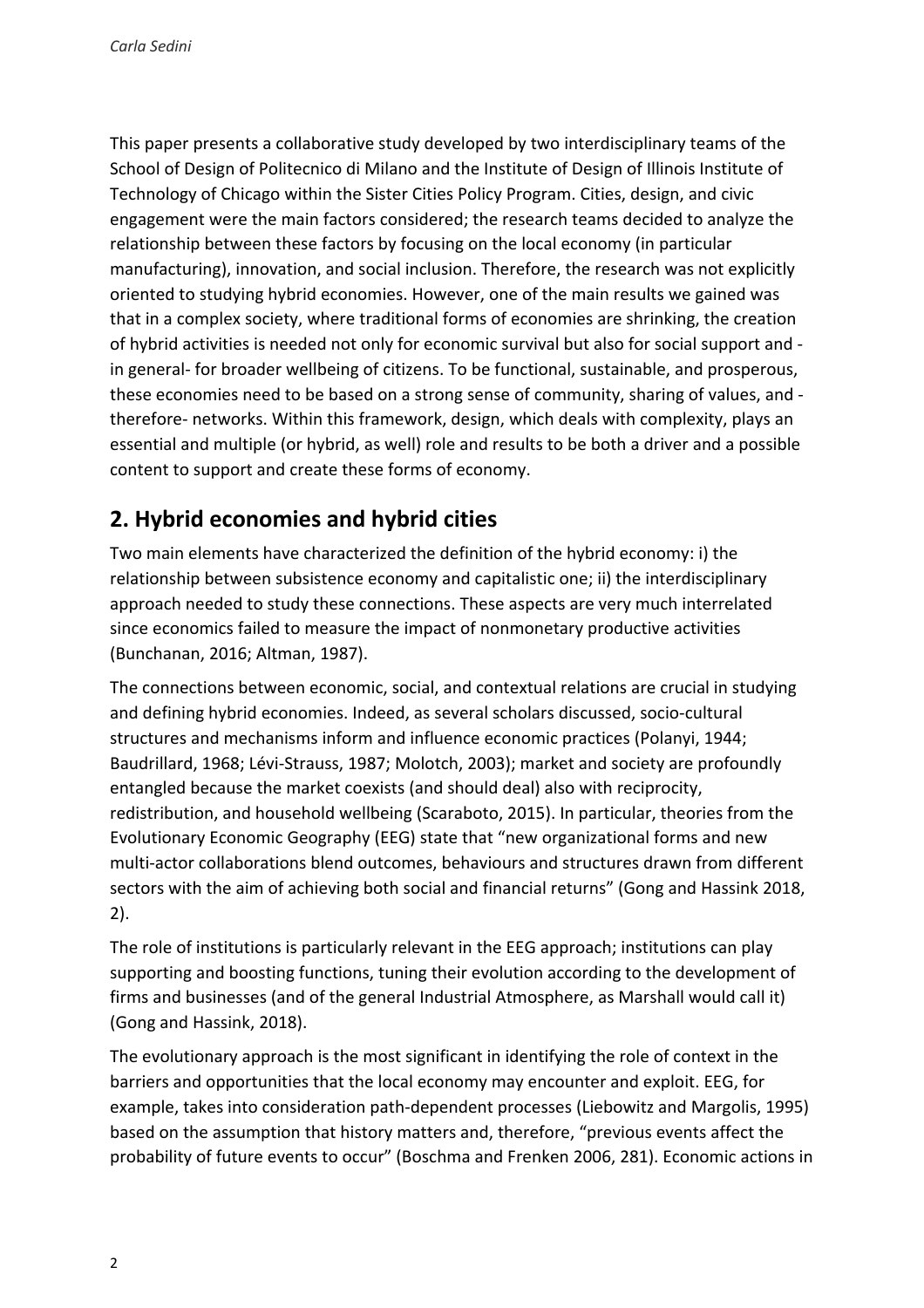this view are contextual, and for these reasons, scholars who adopt an EEG approach are more interested in the micro-scale and micro-routines. At this scale, networks are particularly relevant as means of knowledge creation and diffusion (Boschma and Frenken, 2006); the creation of the so-called weak ties (Granovetter, 1973) are supported and conditioned by proximity, which is both geographical, cognitive, organizational, social and institutional (Boschma, 2005). The broader definition of proximity proposed by Boschma and used in the research presented here improve the possibilities of applying this concept; indeed, only physical and geographical proximity is no longer a guarantee of innovation, success, and development of networking relationships. To the extent of the present dissertation, we will briefly highlight and define the other typologies of proximity, apart from the geographical one. Cognitive proximity is particularly suitable for knowledge sharing, development, and exploitation; in Boschma and Frenken (2010) words, the notion of cognitive proximity implies that "people or firms sharing the same knowledge base and expertise are expected to learn more from each other than if cognitive distance is large" (2010: 122). Organizational proximity is defined by shared relations in the organizational arrangement, either within an organization or between organizations. Higher levels of organizational proximity, reducing uncertainty and opportunism, can be helpful in establishing innovation networks. Social proximity can be defined in terms of socially embedded relations between agents at the micro-level; these kinds of relations are trustbased thanks to repeated interactions, which increase the probability of engaging in innovation networks (Boschma and Frenken, 2010). Institutional proximity is similar to social proximity, but it is associated with formal and informal institutions at the macro-level. This kind of proximity influences the coordination between different actors and enables stable conditions for interactive learning (Boschma and Frenken, 2010).

Networks and proximity are very much connected. Indeed, Boschma and Frenken (2010) state that the development of a dynamic network approach is preferred because this can take into consideration and eventually affect the degree of the different forms of proximity. Moreover, as Castells highlighted (1996), it might be both local and global because of the possibilities given by the Internet and the fact that cities and regions are positioned in a global system characterized by hyper-competition dynamics.

We should look at cities as hybrid systems because of the need for keeping together sustainable growth, civic engagement, social justice, and economic diversity (Pradhan and Pradhan, 2002). To favor hybridity for economic and social reasons, public authorities should clearly determine the public purpose, focusing on financial and social values, sustaining the creation of new markets from one side and social cohesion from the other (Mazzucato, 2015).

To summarize, the discussion on mixed economies is mainly referred to:

• members of more simple societies (in an anthropological sense) facing the market system of contemporary complex societies;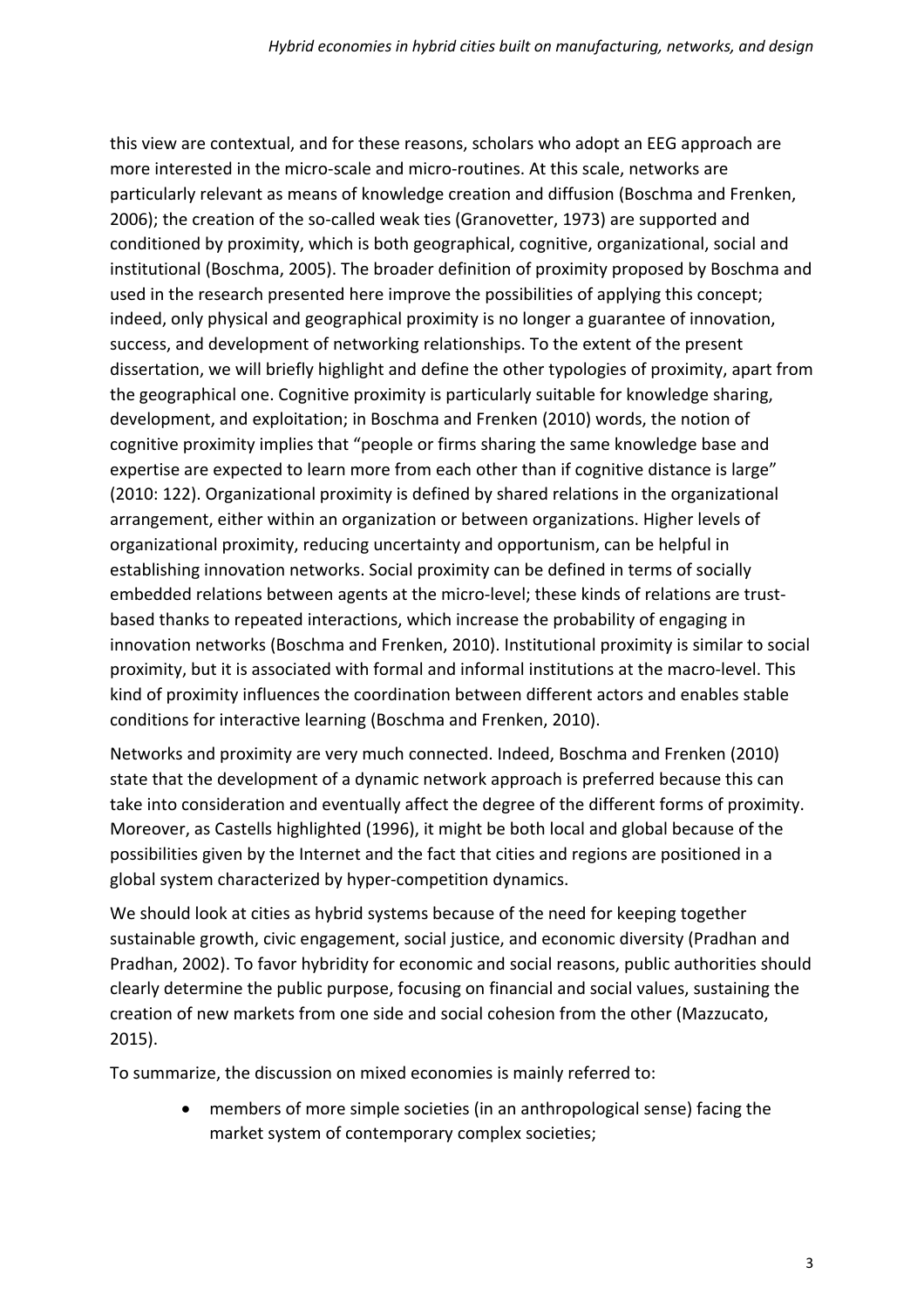members of contemporary complex societies facing a new market system.

In both cases, solutions to be put in place have to do with the hybridity of:

- Offer answers to the questions "what goods, services, and activities are offered? What are the offer conditions?";
- Goals and impacts answers to the questions "what are the vision and mission? Is there information on the typologies of impacts that their activities have/might have?";
- Founders composition answers to the questions "who are the founders (private or public subjects)? What are their biographies (especially as their expertise is concerned)?";
- Team/Staff composition answers to similar questions to the previous point but with a focus also on the specific roles covered by the team/staff members;
- (Relationship with) customers answers to the questions "who are the people attending this place? How do they communicate with them? How they are reached? etc.)"

All these levels are co-dependent, connected, and influence one another.

We will look at these levels in the specific context of the city of Milano through the Made in Milano research findings.

## **3. The Milanese context**

To stress the relationship between public authorities, economic success, and social enhancement, it is important to describe the Milanese context starting from the declaration of interest made by the Milanese municipality on five main series of (economic) activities related to innovation and social inclusion, identified by the URBACT project BoostINNO (http://boostinno.org/): Hybrid Enterprises & Urban Regeneration; Sharing & Collaborative Economy; Startup & knowledge-intensive economy; New Craft & Urban Manufacturing; Smart city & Smart citizens.

Hybrid enterprises are in this case defined as those that mix profit and non-profit, different sectors, several stakeholders, and they are connected with urban regeneration because they generally take some role in these processes (e.g. regenerating former factories which become their headquarters). However, to some extent, all the economic sectors mentioned in this list can take the form of hybrid enterprises (or economies). In addition to that, we might affirm that the sector that can more than the others include all of them is "New [or traditional] Craft & Urban Manufacturing". Indeed, it takes the form of a hybrid economy because:

• It is often based on collaborative and sharing approaches;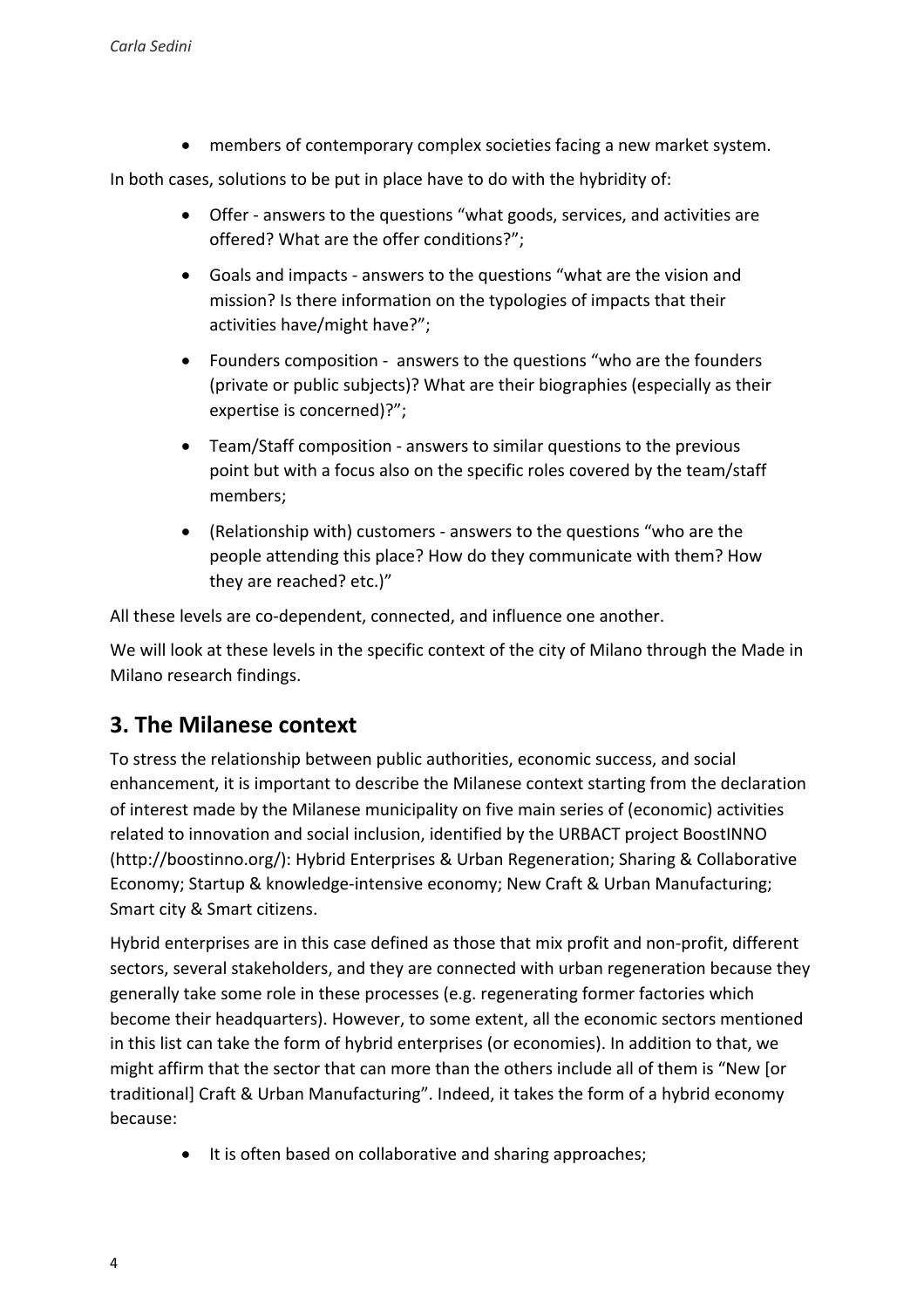- New enterprises in this sector are start-ups based on a knowledgeintensive economy (manufacturing 4.0);
- It pursues technological and economic development goals, social cohesion, inclusion, and participation, as the Smart City approach does.

Talking about path-dependence processes, the city has always kept a "culture of making", and the manufacturing re-launch does not represent a cultural discontinuity with its past. Designers, because of their proximity (Boschma, 2005) to the manufacturing and artisanal sectors, often embraced the role of producers, recognizing the value of craftsmanship knowledge (Tajani and Micelli, 2019).

The Municipality of Milano supports the growth of this sector with a special program called Manifattura Milano that promotes the development of new craftsmanship, digital manufacturing, and industry 4.0. The Manifattura Milano experiment is very much linked with urban regeneration and (therefore) social inclusion. The actions on which the Milanese administration leverages are:

- regeneration from below of buildings and neighborhoods;
- coordination and support for festivals and cultural activities capable of crossing new manufacturing;
- incentivization for common innovation platforms such as Fab Labs and makerspaces.

We said before that manufacturing has to do with creating new businesses, as well; facts show that new contracts in the various manufacturing sectors grew by 63% from 2014 to 2017. The data collected by PIM highlights a significant increase in start-ups in Made in Italy sectors and mechatronics sectors. In addition to that, the participation of manufacturing enterprises in research and development projects can favor their hybridization (Tajani and Micelli, 2019).

Looking at the "Sharing & Collaborative Economy" point, the revival of the manufacturing vocation of the city has significant implications both in economic and social terms because it helps an inclusive development of the city since:

- makerspaces and fab labs are located in suburban areas because of spaces left empty by other industrial activities and because suburbs are more accessible than city centers. The localization in the peripheral areas often contributes to the physical and cultural regeneration of these areas (Armondi and Bruzzese, 2017);
- rediscovering craftsmanship means uncovering a deeper relationship between people and their work (Friedmann 1987);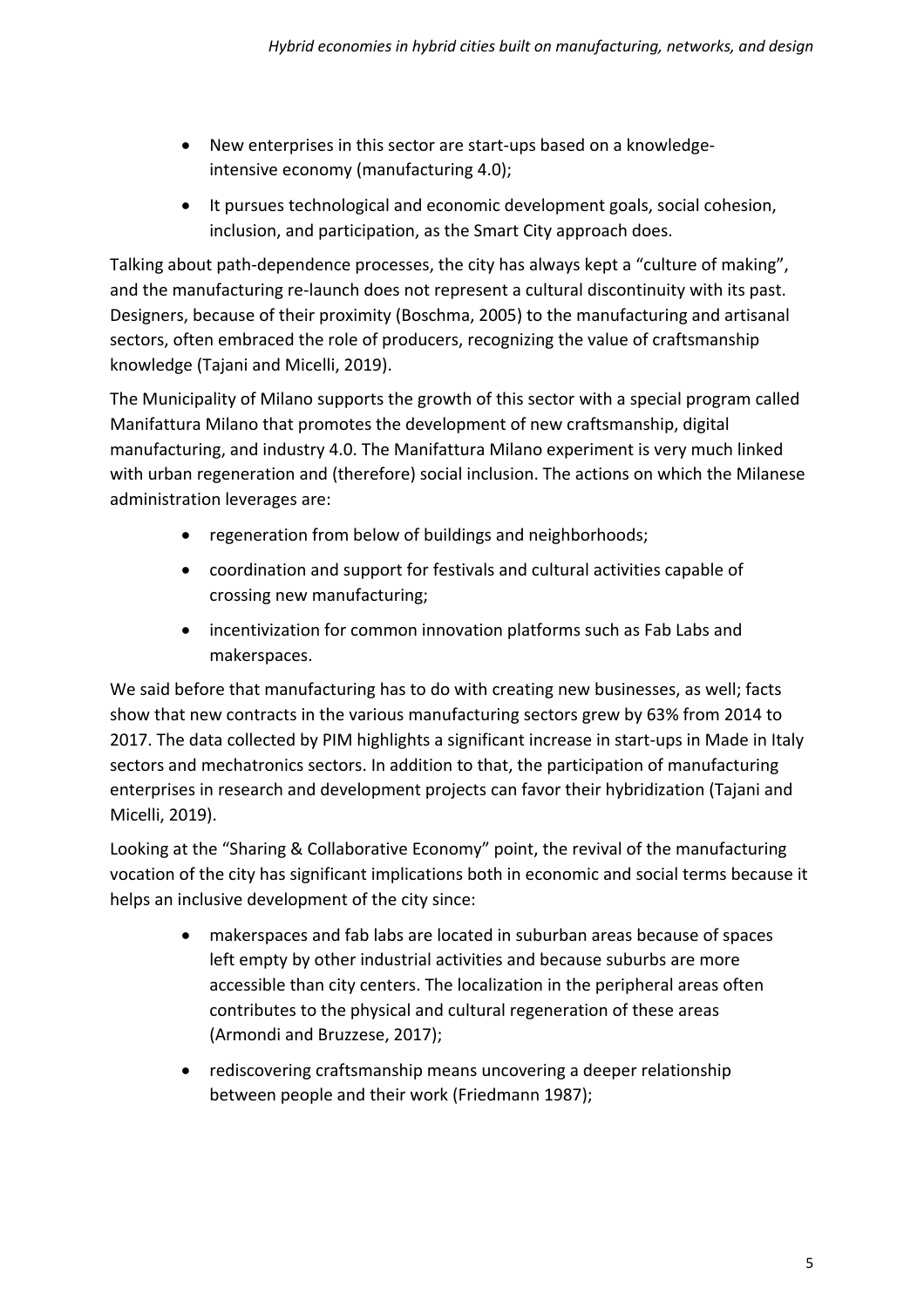- favors professional growth to a wide range of profiles, such as qualified technicians, the old and new generation of artisans, ITS graduates, designers, etc. (Tajani and Micelli, 2019)
- craft knowledge is based on mutual learning, cooperative and collaborative connections, and the development of dialogic competencies (Sennett 2008).

## **4. Made in Milano/Made in Chicago, a hybrid project**

We propose to define Made in Milano/Made in Chicago project as "hybrid" because of its own specificities. The first level of hybridity leans on the experimentation of the collaboration and on the focus between University, Government, Industry, and Civil Society (Quadruple Helix approach), which was encouraged by the two cities' Mayors as an activity to be developed within the Sister Cities Program.

Another level of hybridity has to do with interdisciplinarity, which was at the core of the project. As we discussed in previous pages, this was essential for the research contents. Indeed, the teams' composition integrated both designers and human scientists.

The third level of hybridity can be found in the research object, which was multi-composed and focused on hybrid spaces (and economies).

## *4.1 Methodology*

In the development of the research structure, the two teams started from a Grounded Theory approach and the concept of civicness, which is a fabric of values, norms, institutions, and associations that permit and support civic engagement, mutual trust, and widespread tolerance, where the interest is no longer (only) private and personal but becomes public (Bagnasco, 1999; Putnam, 1993).

The field research had been developed, and it comprised mapping, interviewing, and workshop activities.

The mapping activity consisted in selecting places and initiatives of interest focused on work, creativity, and aggregation, in line with the view of the Municipality of Milano, which were analyzed according to specific dimensions (see Table 1).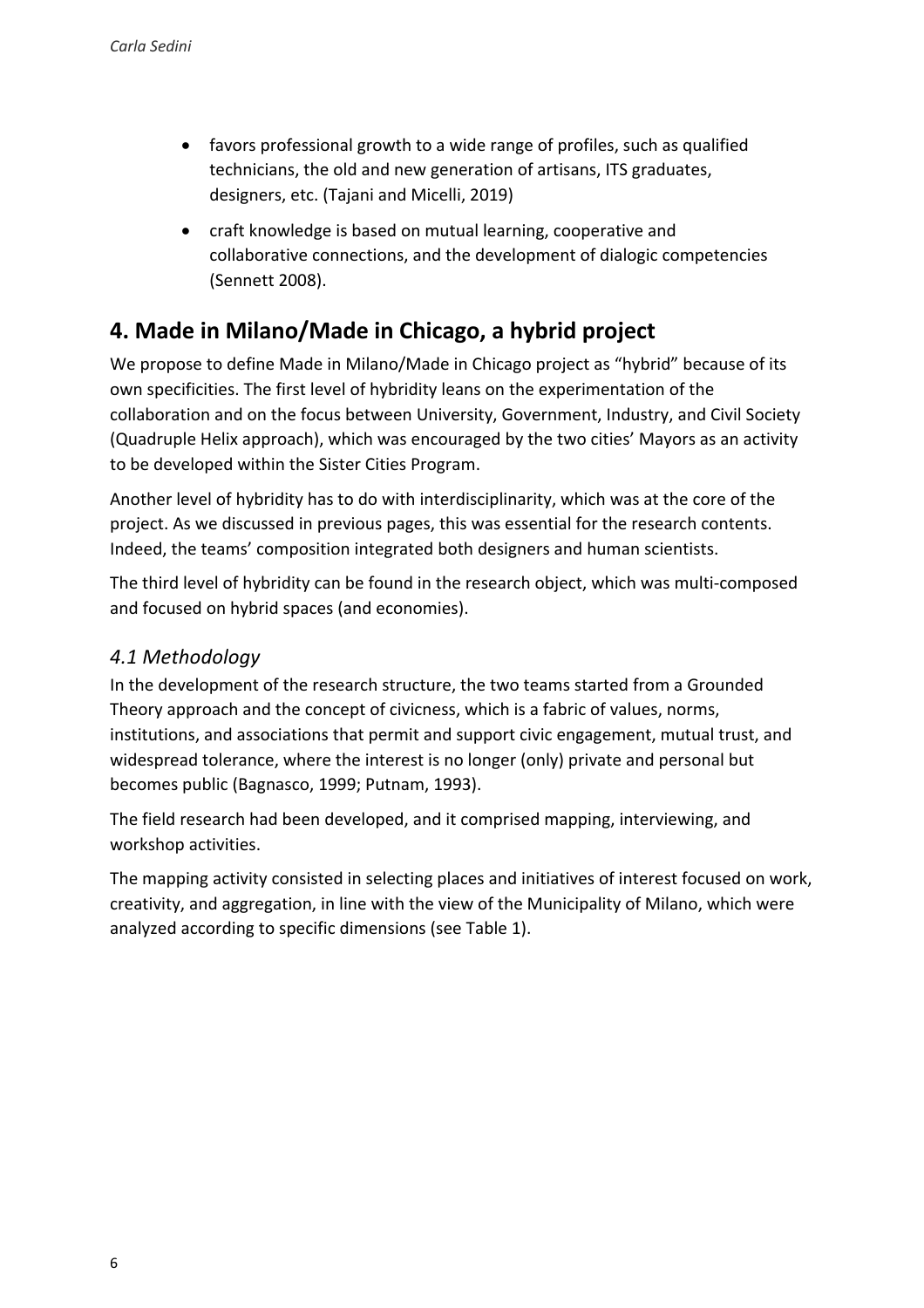| <b>Typology</b>            | Location                                    | <b>Mission</b>                                                                      | <b>Target</b>      | <b>Contents</b> | Founder/<br>Promoter                 | <b>Dimension</b>        | Local<br>commit<br>ment                                                                                                                                                                                                             | <b>Originality</b> |
|----------------------------|---------------------------------------------|-------------------------------------------------------------------------------------|--------------------|-----------------|--------------------------------------|-------------------------|-------------------------------------------------------------------------------------------------------------------------------------------------------------------------------------------------------------------------------------|--------------------|
| Coworking<br>spaces        | Both in<br>terms of<br>area and<br>building | Entrepre<br>neurship:<br>business-<br>oriented<br>services                          | General<br>target  | Digital         | Municipal<br>ity                     | Small<br>$\leq 70$ sqm  | Low:<br>the<br>carried<br>-out<br>activiti<br>es are<br>mostly<br>exclusi<br>ve and<br>done<br>within<br>the<br>space,<br>withou<br>t any<br>special<br>influen<br>ce on<br>the<br>local<br>enviro<br>nment<br>and<br>comm<br>unity |                    |
| Fab labs &<br>maker spaces |                                             | Public<br>Engagem<br>ent:<br>active<br>involvem<br>ent<br>$\mathsf{of}$<br>citizens | Specific<br>target | Design          | (other)<br>Public<br>institutio<br>n | Medium<br>71-500<br>sqm | Mediu<br>m:<br>activitie<br>s are<br>open to<br>a wider<br>public,<br>indirect<br>ly and<br>passivel<br>y<br>influen<br>cing the<br>local<br>environ<br>ment<br>and<br>commu<br>nity                                                |                    |

| Table 1. Categories for the analysis of the mapped case studies. |  |  |  |  |  |
|------------------------------------------------------------------|--|--|--|--|--|
|------------------------------------------------------------------|--|--|--|--|--|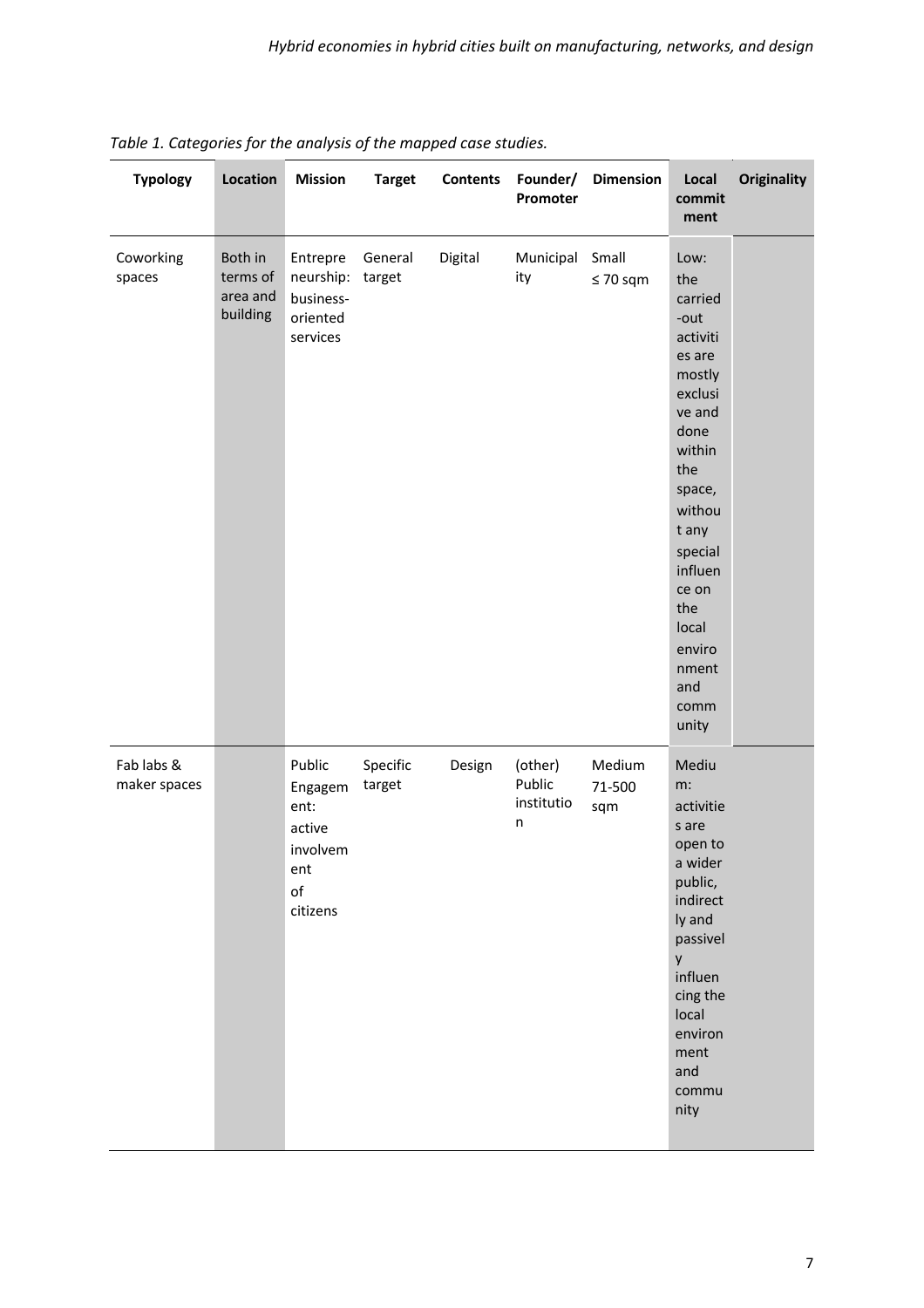| Service<br>centers and<br>hubs      | Social<br>Innovatio<br>$n$ :<br>activities<br>and<br>strategie<br>$\sf S$<br>for social<br>needs | Art &<br>Culture              | Private<br>sectors | Large<br>$\geq 501$ sqm | High:<br>the<br>missio<br>n of<br>the<br>space<br>is<br>social<br>innova<br>tion-<br>oriente<br>$\mathsf{d}$ |  |
|-------------------------------------|--------------------------------------------------------------------------------------------------|-------------------------------|--------------------|-------------------------|--------------------------------------------------------------------------------------------------------------|--|
| Incubators                          | Educatio<br>n:<br>training<br>and<br>knowled<br>ge<br>sharing<br>activities                      | Media                         | Associati<br>ons   |                         |                                                                                                              |  |
| Cultural<br>centers                 | Entertain<br>ment:<br>events,<br>leisure<br>and<br>spare<br>time<br>activities                   | Agricultur<br>e               |                    |                         |                                                                                                              |  |
| Spontaneous<br>engagement<br>spaces |                                                                                                  | Food &<br>beverage<br>$\sf S$ |                    |                         |                                                                                                              |  |
| Cafès                               |                                                                                                  |                               |                    |                         |                                                                                                              |  |
| Events                              |                                                                                                  |                               |                    |                         |                                                                                                              |  |

Then, we carried out ten semi-structured interviews deepening selected case studies from the mapping activities. In the following table, the analysis considered dimensions are shown. We highlighted those we used for the interviewees' selection. To the ten interviewees selected from the mapping activity, we also added two "key informants" from the Public Administration and seven artisanal entrepreneurs because they emerged to be relevant for our study thanks to the other interviewees' suggestions. In total, we conducted nineteen interviews.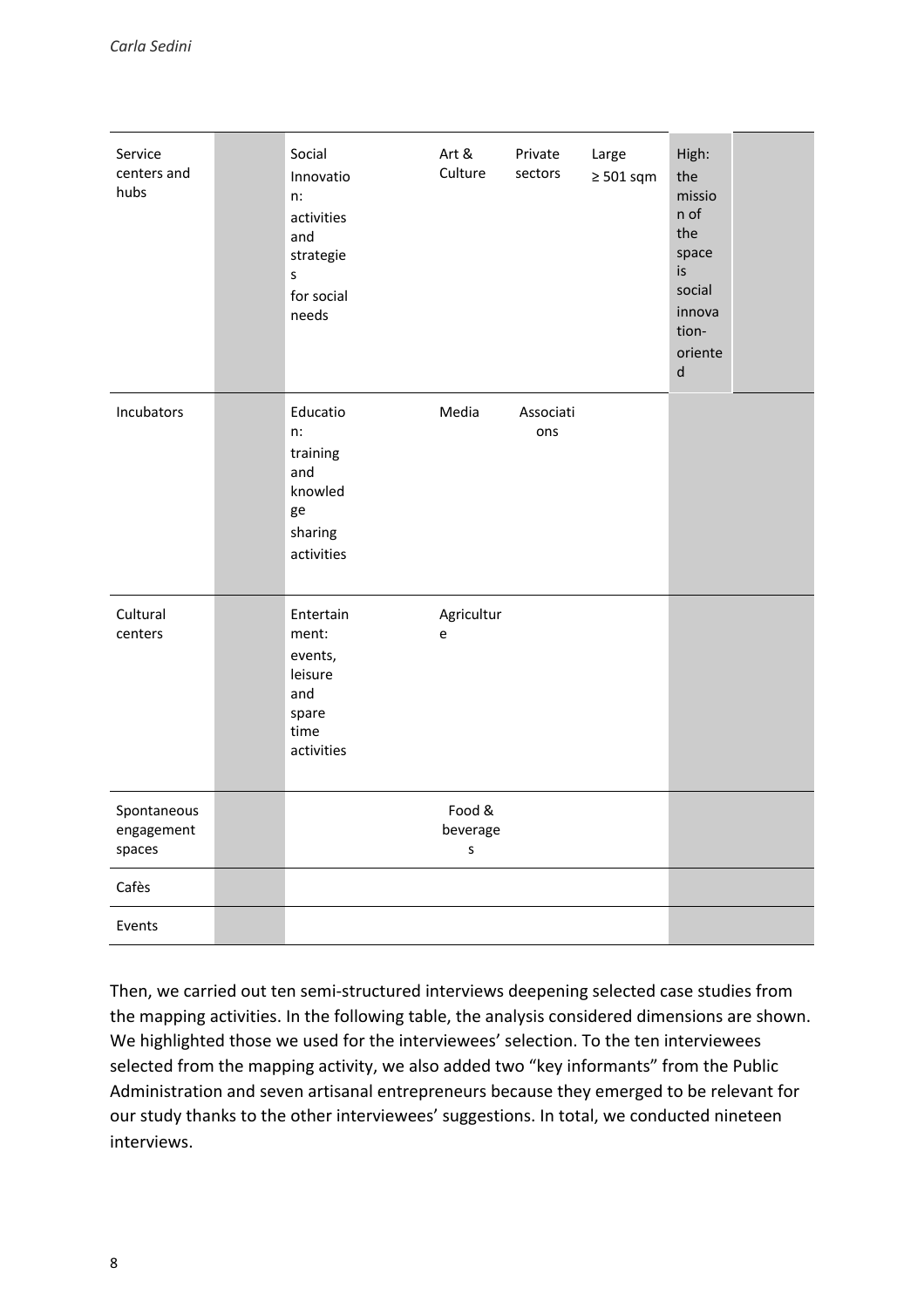Then, the interviewees were involved with other stakeholders in a workshop.

We will focus mainly on the interviews carried out with manufacturing case studies in the following pages.

We categorized the typologies of spaces and initiatives according to the Municipality of Milano areas of interest mentioned above (Table 2). While Cafès and Events are less relevant in our discussion than the other spaces, we decided to consider "Fab Labs & Makerspaces" and "New Craft and Urban Manufacturing" experiences. We will also include one case study out of the "Spontaneous Engagement Spaces" in our dissertation since these kinds of places sometimes carry out manufacturing activities.

|                                                          | <b>Hybrid</b><br><b>Enterprises &amp;</b><br>Urban<br>Regeneration | <b>Sharing &amp;</b><br>Collaborative<br>Economy | Startup &<br>knowledge-<br>intensive<br>economy | <b>New Craft &amp;</b><br><b>Urban</b><br>Manufacturi<br>ng | Smart city &<br><b>Smart</b><br>citizens |
|----------------------------------------------------------|--------------------------------------------------------------------|--------------------------------------------------|-------------------------------------------------|-------------------------------------------------------------|------------------------------------------|
| Coworking<br>spaces                                      | X                                                                  | X                                                | X                                               |                                                             |                                          |
| Fab labs & maker<br>spaces                               | $\mathsf{x}$                                                       | X                                                | $\mathsf{X}$                                    | $\mathsf{X}$                                                | $\mathsf{X}$                             |
| Service centers<br>and hubs                              | X                                                                  |                                                  |                                                 |                                                             | X                                        |
| Incubators                                               | X                                                                  |                                                  | X                                               |                                                             | X                                        |
| <b>Cultural centers</b>                                  | X                                                                  | X                                                |                                                 | X                                                           |                                          |
| Spontaneous<br>engagement<br>spaces                      | X                                                                  | X                                                |                                                 | X                                                           | $\mathsf{X}$                             |
| Cafès                                                    | X                                                                  | X                                                |                                                 |                                                             |                                          |
| Events<br>(depending on<br>the typology of<br>the event) | X                                                                  | Χ                                                | X                                               | $\mathsf{X}$                                                | X                                        |

*Table 2. Categorization of the typologies of spaces and initiatives according to the Municipality of Milano areas of interest*

## *4.2 Hybrid making/networks/design*

The originality of this contribution lies in using hybridity dimensions to analyze the case studies and the interviews collected, according to the dimensions listed above.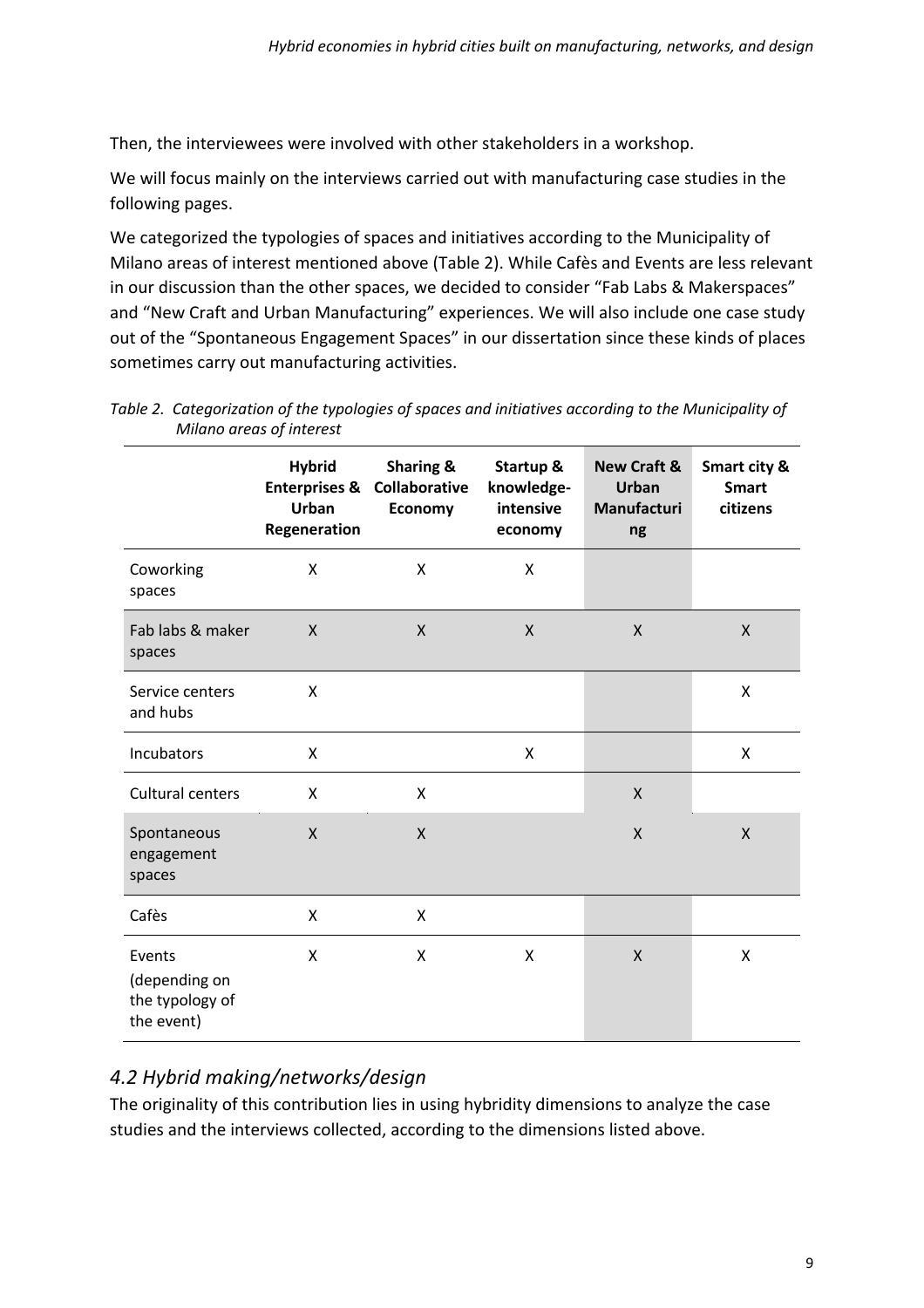In addition to that, we will deepen the analysis of these dimensions according to two other important parameters: networks and design roles.

#### **Offer**

In many cases, these experiences own hybrid characteristics since they carry on several activities, such as manufacturing, education, co-working, consulting, and often have become platforms of connection and inclusion (this last applies to the section "Goals and impacts").

"From one side, profit enterprises and subjects discover and understand their social responsibility. Conversely, nonprofit subjects start to understand that they need the market to be autonomous. [...] New Urban Bodies, City Makers, and Trouble Makers are mediators because they are very important for community cohesion and can connect institutions with the wider community. [...] social mediators are often chosen from below and cannot be imposed from above." Policymaker; Municipality of Milan

Often, the hybridization of the offer is a must to survive on the market. In general, the most fruitful sources of revenue come from renting activities (co-working, rent of the spaces for private events or as settings, etc.), teaching, and training activities (courses, consulting, etc.).

The hybridity of the offer is also connected to the working methods. Indeed, many of our case studies have been developed around the ideas of innovation and experimentation through new technologies in connection and combination with traditional tools, methods, and practices. Each case study shows a different and unique balance between tradition and innovation.

Having a hybrid offer is both cause and effect of having hybrid networks. The role of networks in defining a mixed offer is dependent on internal and external resources. The internal resources are represented by the team composition, which we will talk about later; the external resources rely on the capability to start new temporary collaborations. Participation in events, research projects, and calls that require partnerships keep alive the community of makers through formal and informal moments of encounter, giving life to formal and informal networks, both local and global.

"We are in contact with the association of artisans (CNA, Confartigianato) and the Municipality of Milano. We have actively participated in the European Maker Fair in Rome for some years [...]. We are in the Fab Lab network; we collaborate with Barcelona and Amsterdam, the supernodes of the Fablab network, within some European research. We have a system of relationships on many levels." Makerspace1

Artisans who showed a more excellent hybrid offer (6 out of 8) had developed more relationships than the others who were primarily focused on a unique typology of the offer. In addition to that, a mixed offer also led to the development of hybrid networks, which do not belong to the same area of competence, e.g. governmental institutions, universities, and research centers.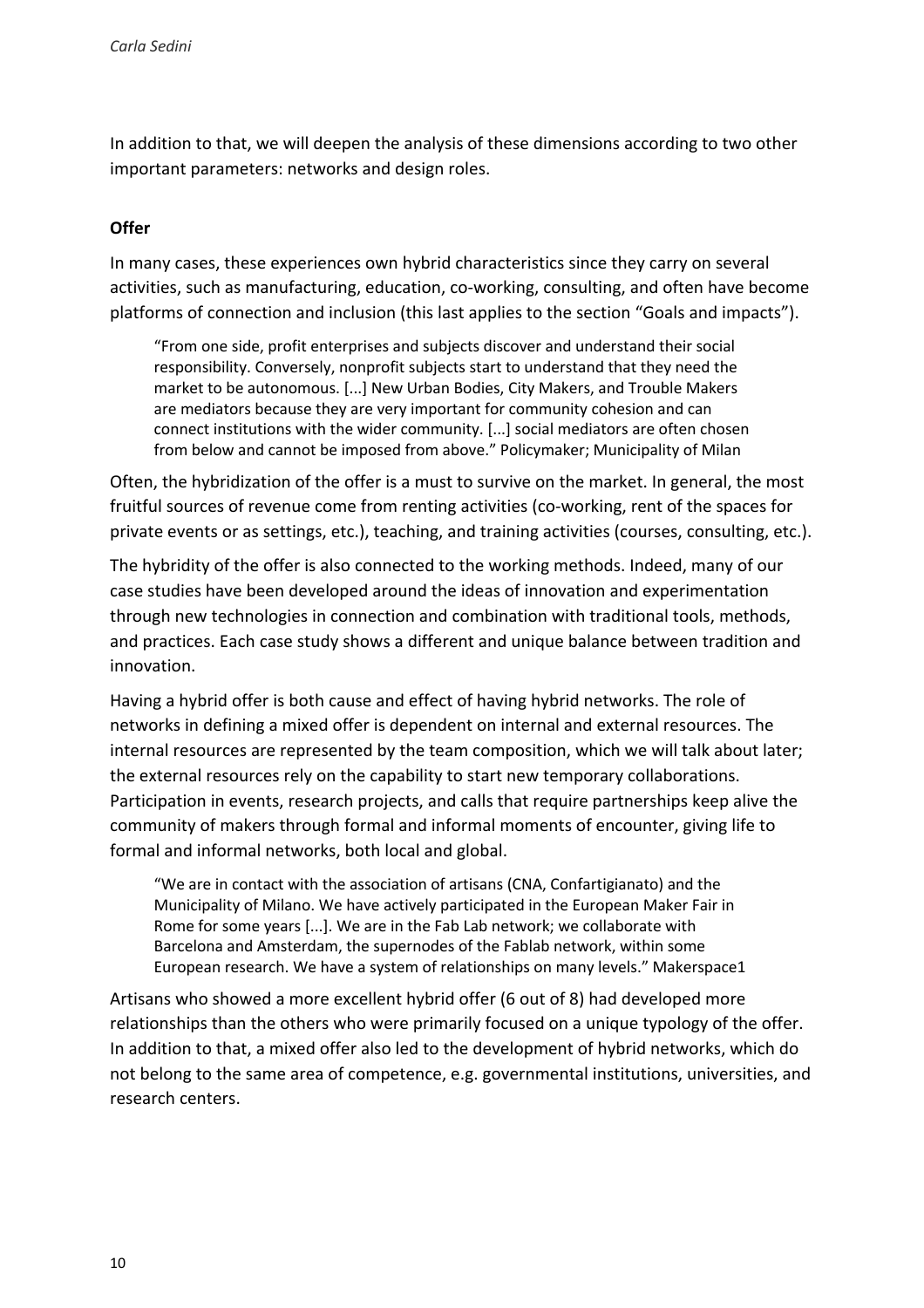"We are looking for ways to provide value-added services through gamification activities thanks to the collaboration with Politecnico di Milano in a Horizon 2020 project." Bicycle entrepreneur

As Design is concerned, it is both an offer itself, a strategy, and an approach. Design is at the base of all the products and services offered, also because several interviewees are designers themselves.

Looking at Design as a strategy and an approach allows the reinvention of traditional businesses, expanding their offer, addressing the project of a product from unexplored points of view, and improving the quality of the product by controlling (almost) the whole production chain.

"In 2007, we opened to external product design. A young designer came in, bringing the idea of a shape linked to gestures. That same year, Giulio Iacchetti proposed bringing the topic of music to the Milan Design Week. Each designer was linked to a company in order to make a musical product. So, we also made an instrument for this event." Guitar artisan

## **Goals and impacts**

Many of the interviewed realities are directly or indirectly connected to sustainability in terms of products, services, activities, vision and mission, and personal commitment of workers. Indeed, producing and offering only what is needed is crucial within the maker and artisanal culture, making a few pieces following a different timetable compared to GDO or big retailers. Customization plays an essential role in these economies, which are flexible and offer products that can better satisfy customers' requests.

"Rather than having 8000 pieces, which pollute and are a "more" in the world, maybe we could invest in one piece that has a history, an emotion, a preciousness not only in the material but also in the project behind it." Jewelry artisans

Social issues are often at the core of the mission of our interviewees' activities. Some of them are focused on empowering marginalized people. Sometimes, people who lost their jobs or just wanted to change it, after participating in courses or activities promoted and conducted in these places, had the opportunity to reinvent themselves.

"We have projects in collaboration with refugee tailors. One is an Afghan tailor, since he knew how to make shirts well, we did things together. Now he has his private clients." Bottom-up union focused on tailoring

The majority of the realities we interviewed locates in the city's peripheral areas. The impact on the neighborhood is for sure a goal that the local administration imposed, e.g. lowering the prices of some locations, launching calls for the renovation of buildings, etc.; in other cases, the interviewees wanted to stay in a specific area because they saw the possibility of networking and contributing to the identity of that area.

"We had a role in showing that it was possible to make Bovisa [ndr a Milanese peripheral neighborhood] a Fuorisalone district." Makerspace2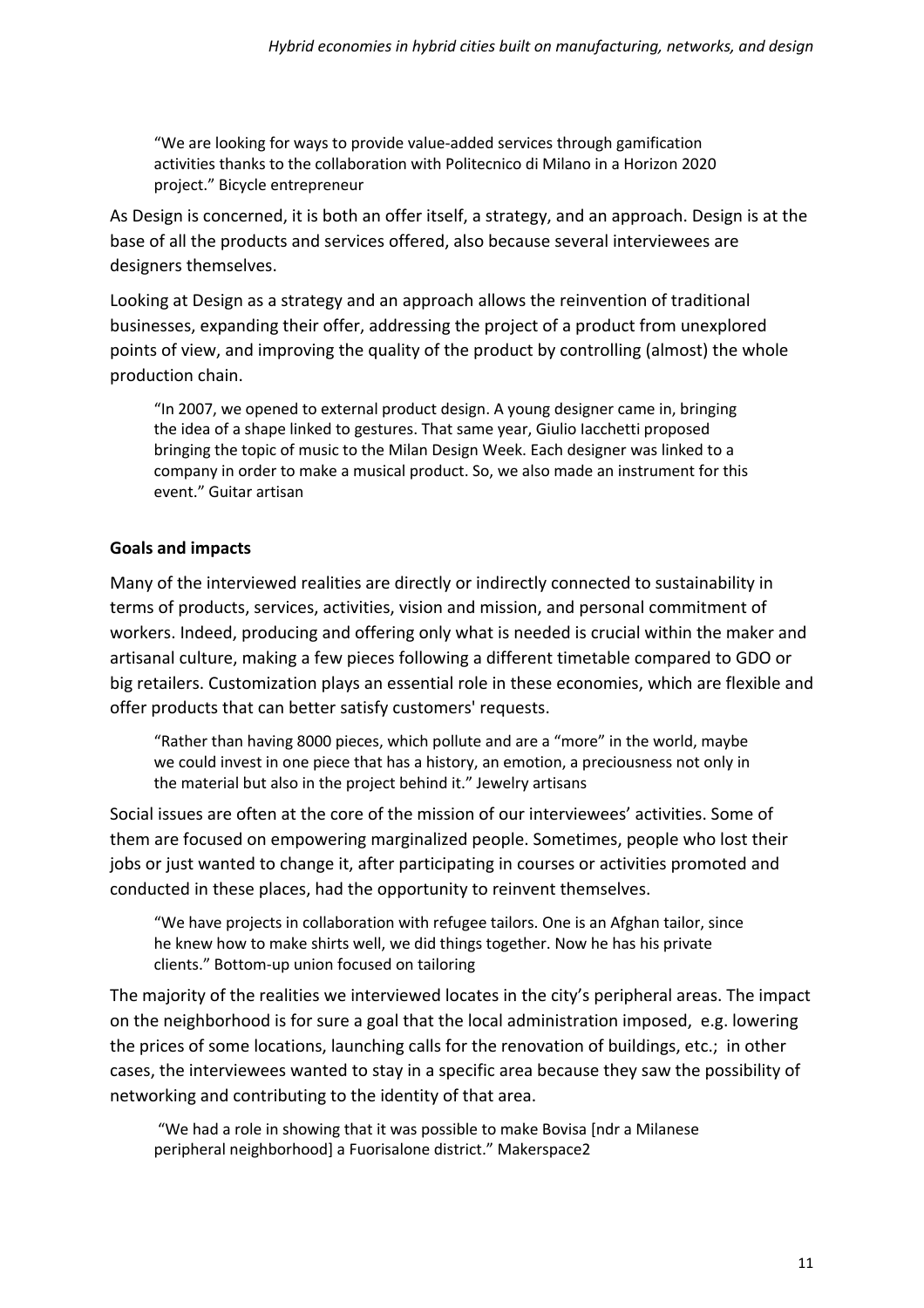The mix of goals led to the hybridity of impacts. The primary (hybrid) goal declared is environmental, social, and economic sustainability. The creation of networks might be an explicit goal and, together with a strategic design approach, also a means to acquire those goals.

"We are in connection with the school in Barcelona. Among the many ideas we have, there's that of creating a network. We are also connected to a laboratory (like ours) in Florence." Jewelry artisans

#### **Founders' composition**

The founders often informally met or were already friends in the past. Indeed, many of the initiators/founders shared common passions and values, which was an essential push for them.

"We were born from a collective called Chain Workers focused on job precarity and creative forms of conflict, aimed at generating positive imaginaries." Collective bottom-up association focused on tailoring

In general, formal networks played the role of facilitators in starting the business. Makerspaces and Fab Labs, for example, are often established thanks to the collaboration of several agents, both bottom-up and top-down. As said before, they are often participated by institutions also through direct financing or through making available spaces at controlled prices.

Therefore, both formal and informal networks are essential in creating the initiators' team; while the first ones (formal) already existed, the seconds (informal) were created ad hoc. Formal networks that connect different stakeholders are usually hybrid; informal networks tend to be less mixed because the founders shared similar study and specialization paths in many cases. Design is generally present in formal and informal networks since the Politecnico di Milano is often a stakeholder included in the formal networks. Design and Artisanal Schools constituted a platform of encounter for the founders.

"We met at the Ambrosian goldsmith school. I worked and followed the courses with Valentina, coming from Rome, and Debora, who studied at Politecnico. We met, and this sympathy was born." Jewelry artisans

## **Team/Staff composition**

The varied nature of several of these case studies deeply affects the typology of workers whom these places are looking for. This kind of hybridity is internal to a single person (e.g. one worker needs to own several competencies and be flexible to work in several fields) and external in terms of the staff composition with several different figures who own complementary competencies. This hybridity is higher than that we registered in the founders' composition.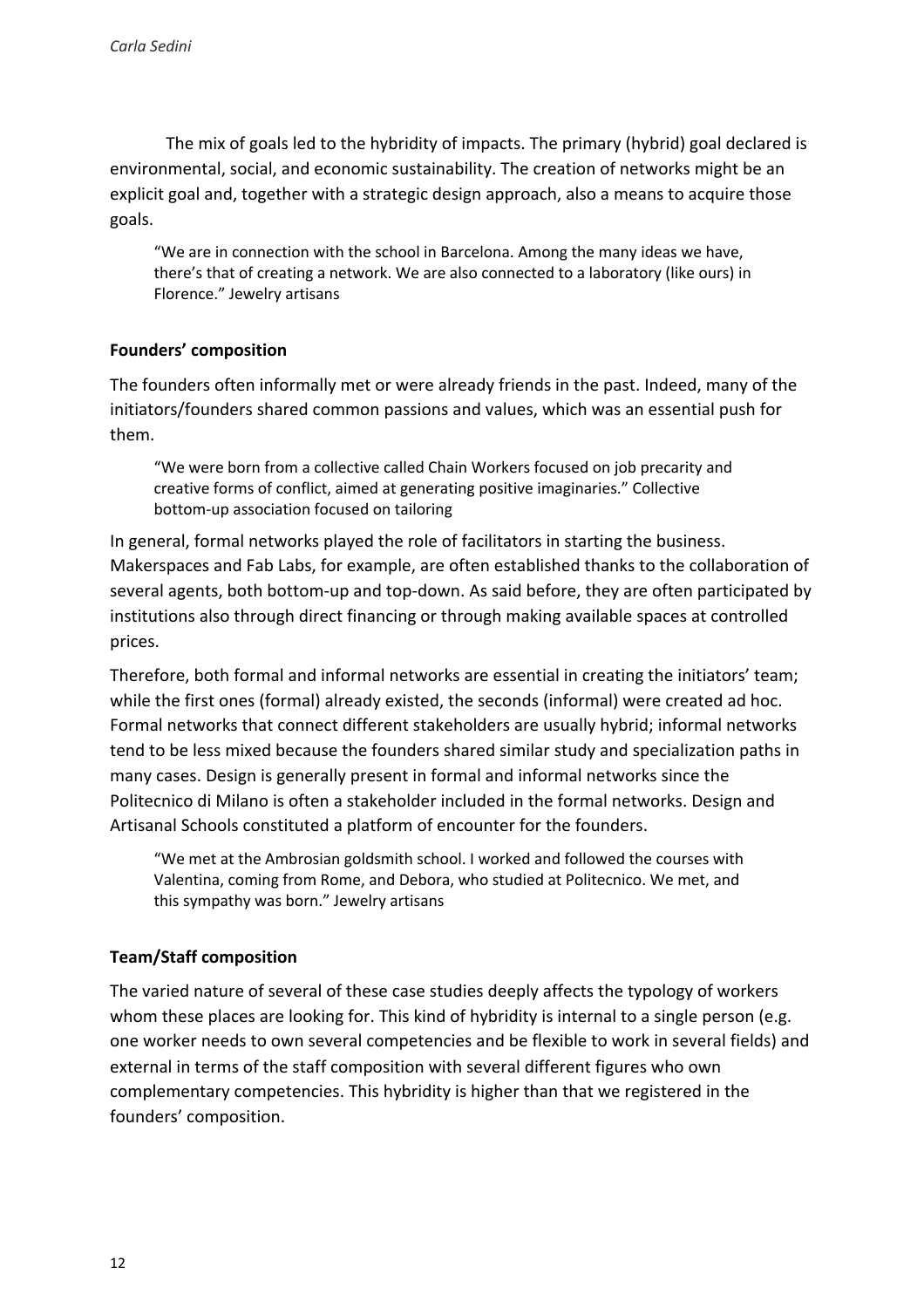"The real maker has to be adaptable, flexible, curious, and always in motion." Makerspace1

As we have previously discussed, the variety of the offer affects the need for having different collaborators working on various projects and activities. At the same time, the scarcity of resources can limit a mixed arrangement of the team, mainly composed of designers.

As we have previously discussed, the variety of the offer affects the need for having different collaborators working on various projects and activities. At the same time, the scarcity of resources can limit a mixed arrangement of the team, mainly composed of designers.

In general, some of our case studies pursue the promotion of a social mixité (Wirth, 1938; Sennet, 2008) both in the composition of their teams and their users and clients, as we will discuss in the following section.

## **(Relationship with) customers**

The hybridity of the offer can lead to a mixed composition of customers. Indeed, the hybrid nature of these activities and businesses, especially in terms of the offer, contributes to differentiating their targets. In some cases, the facilitation of the encounter between different populations (children and elderlies, Italian and foreigners, men and women, etc.) is explicitly mentioned in their mission, as said above.

"The interest in what we do -specifically in the tailoring sector- is shared by men and women, notwithstanding their culture or political views." Collective bottom-up association focused on tailoring

Networks, in this case, are at the core of the composition of customers groups since many of our case studies do not carry out specific planned communication campaigns because of the lack of time, competencies, and resources to invest. Therefore, most of their clients got to know them through word-of-mouth or because of their visible localization.

However, because of the popularity of innovation, manufacturing, and creativity topics, the media are often interested in these kinds of activities and talk about them. In addition to that, the visibility gained in fairs and exhibitions is able to attract new customers.

"Word-of-mouth is a way we reach customers. We want to have a relationship with the neighborhood and, for this reason, we didn't choose commercial buildings in Cordusio, San Babila, Cadorna, or Buenos Aires. We aim at residential neighborhoods, inhabited by Milanese people. Word-of-mouth has been fundamental since it has attracted the press, which seems to have fallen in love with us." Bakery artisan

Networks in the case of customers are both:

- pre-existent independently from the action of our case study;
- created thanks to and within these spaces, which often become platforms of encounter.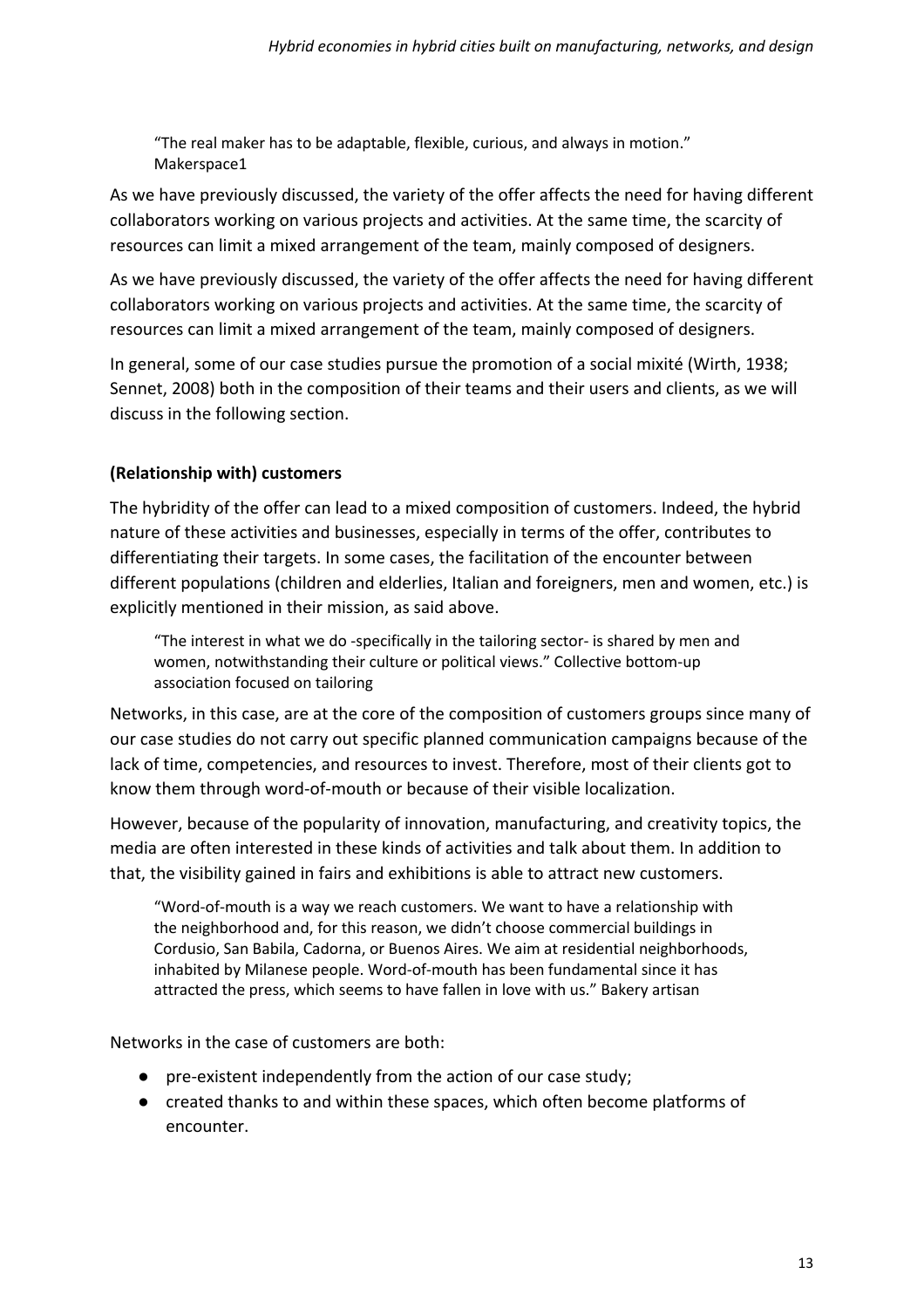Design is present both in the composition of customers (many of them are designers, especially in the makerspace and Fab Lab cases) and also is or could be strategic in creating the right conditions to reach these differentiated targets through careful planning of vision and mission, offer, and communication.

## **5. Conclusions**

This paper analyzed the concept of networks through a hybrid economy model. EEG was found to be the preferable approach to study these concepts because it defines new organizational forms and new multi-actor collaborations as interested in both social and financial returns and identifies institutions as particularly relevant in the success of these new enterprises. Institutions and enterprises, together with society, co-evolve and reciprocally influence their co-evolution.

To test this approach, we decided to analyze qualitative data collected during the research called Made in Milano/Made in Chicago, focusing on the Italian results. We found this research particularly appropriate because of its hybrid nature, defined by its initiators, the composition of the teams, and the object of the study. Indeed, the research focused on multi-composed and hybrid spaces (and economies), e.g. companies mixing innovation, social entrepreneurship, (new) craftsmanship, design, storytelling, meanings, and a strong focus on territorial development and relationships with particular attention on their possible social impacts. This paper has considered only manufacturing activities, including both 4.0 manufacturing and more traditional craftmanship activities. The recognition of the Municipality's commitment to sustaining this sector from one side and the tradition owned by the Milanese context in manufacturing activities supported this choice

Indeed, networks are favored by the presence of institutions supporting their creation and by the historical accumulation of knowledge, expertise, and connections.

Six main factors that define the hybridity of a business and an enterprise have been identified: Offer; Goals and impacts; Founders composition; Team/Staff composition; (Relationship with) customers.

According to the project results, founders and initiators groups do not often have a hybrid composition, but they profoundly influence the hybridity of goals, impacts, and the offer. Therefore, the founders' vision can determine the hybridization of goals, first of all, and then of the offer, which can ultimately lead to reaching those objectives.

The more mixed the offer, the more the team needs to be varied and multi-composed, and the more the target composition is hybrid.

The variety of impacts is directly connected with the mixed nature of goals (e.g. financial and social) and especially on the positive answer received by the customers; impact results can influence the assessment and eventually a redefinition of goals and offer.

To favor this hybridity cycle, networks are fundamental at different levels: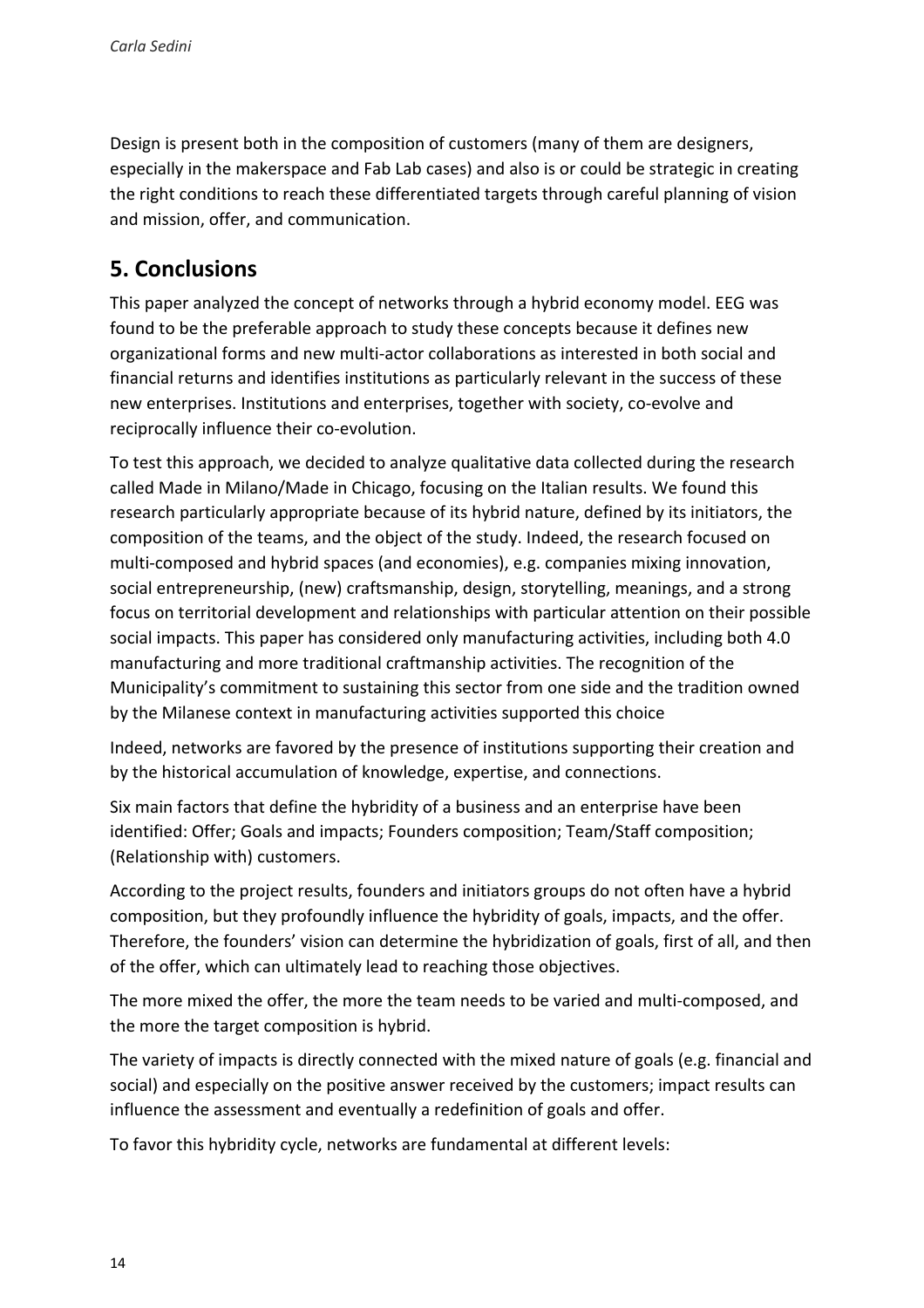- defining the efficiency and the effectiveness of the offer that also determines the economic success of initiatives (business oriented or not);
- determining the founders' composition, especially when different stakeholders take part in the initiatives;
- finding and involving the right collaborators:
- reaching the desired targets;
- and as an offer in itself for customers.

However, networks might not directly influence the definition of goals (if not at a very personal level).

It was also revealed that there are different typologies of networks that differ according to time, space, structure, and competencies:

*Pre-existing/New networks:* in this article, we have stressed the importance of pathdependence processes in determining the success of business sectors and policy interventions. For this reason, pre-existing networks are a solid base on which it is possible to build new networks more oriented to assessment and-or innovation.

*Local/Global networks:* usually, networks are defined as very local (e.g. districts) or global (e.g. internet connections); in our discourse, it is important to consider both. Indeed, in light of the definition of proximity given by Boschma (2005), networks are not dependent only on geographical proximity but also on cognitive one. Global networks influence the offer and also the capabilities of impact.

*Formal/Informal networks:* the discussion on the efficiency of formal and informal networks has a long history. It is important to stress, also in this case, that both are needed. The recognition and the awareness of the supporting role of institutions (formal networks) are essential for the community at large. However, being inserted into a dense net of informal connections might facilitate knowledge acquisition.

*Homogeneous/ Hybrid networks*: homogeneous networks pertain to the same area of competencies; instead, hybrid networks connect people and institutions from different fields, owing to other competencies. In addition, we can see the definition of homogeneous and hybrid networks as strictly dependent on their composition according to the previously mentioned characteristics. This means that hybrid networks would also be defined by the availability of pre-existing and new networks, local and global, and formal and informal networks.

Design, especially in the case of manufacturing, is a content and a means (if not also an end). Indeed, manufacturing is strictly connected both with traditional and advanced design. Design plays a strategic role in activating innovative processes inside other hybrid enterprises and creating networks at the different levels for and among various actors (Sedini, 2019). In addition to that, design is a hybrid by nature: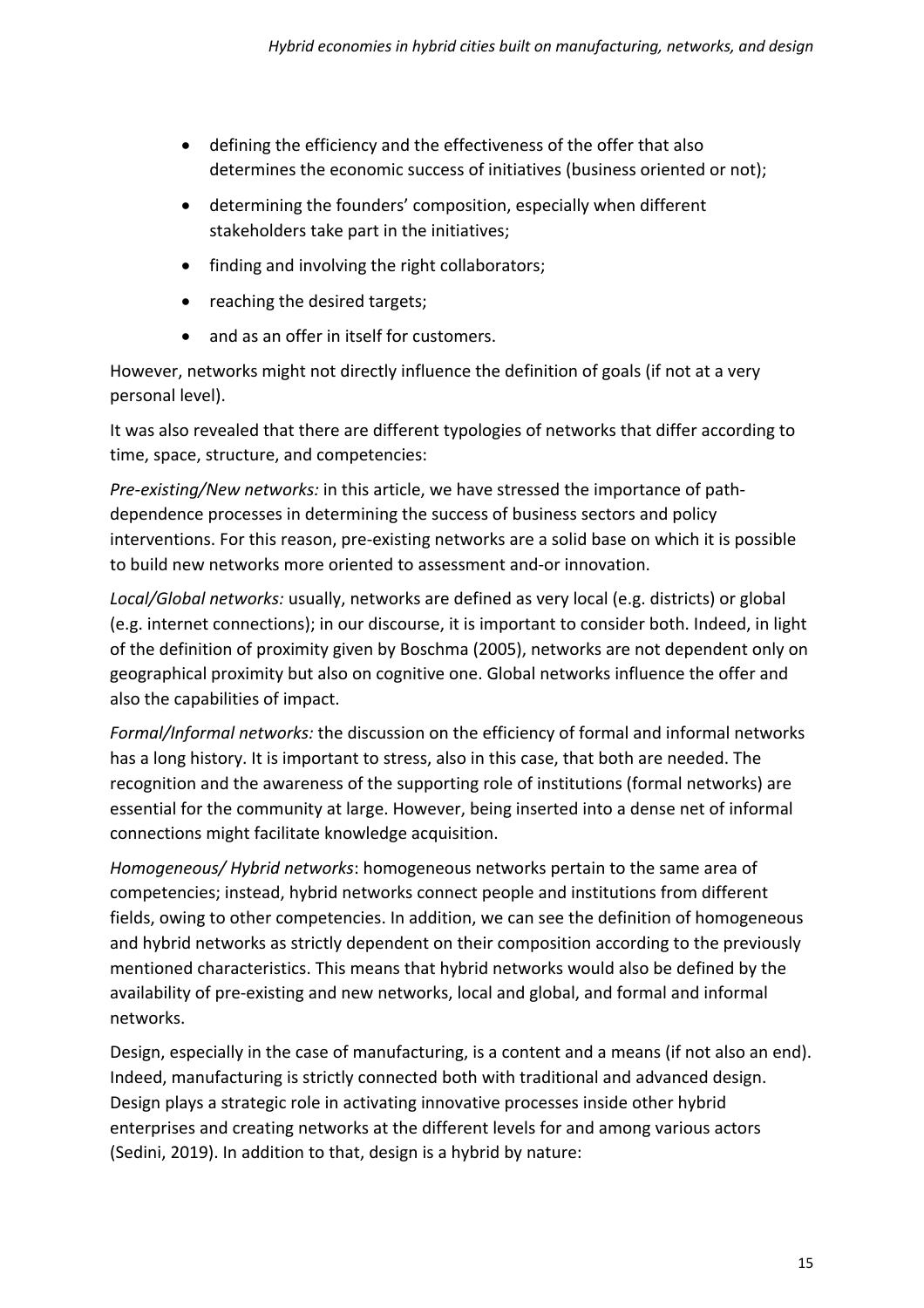- It deals with complex systems.
- It borrows and adapts methods and tools from other disciplines.
- It works in collaboration with different stakeholders, especially in the case of co-design.
- The role of design in innovating and recovering craftsmanship activities is also relevant.

Society has to be imagined as a twine of networks between people who might be favored by the context in starting conversations and creating social innovation also thanks to a new form of businesses, which might be more inclusive, take care of social issues, contribute to the local economy (Manzini, 2018). Ezio Manzini (2018) identified this context as Design democracy, a participative and enabling ecosystem where everybody can develop their projects and achieve their own goals in collaboration with other stakeholders.

In future pieces of research, it would be crucial to assess this approach by analyzing more quantitative data and building indicators able to define the level of hybridity. In addition to that, it might also be helpful to apply this approach to enterprises that do not work in manufacturing sectors.

**Acknowledgements:** Francesco Zurlo, Dean of the School of Design of Politecnico di Milano. Luisa Collina, Full Professor, School of Design of Politecnico di Milano. Vanessa Monna, PhD candidate at the Design Department of Politecnico di Milano.

## **6. References**

- Altman, J. C. (1987). *Hunter-gatherers today: an Aboriginal economy in north Australia*. Canberra: Australian Institute of Aboriginal Studies.
- Altman, J. (2004). Sustainable development options on Aboriginal land: The hybrid economy in the twenty-first century. Discussion Paper 226, Centre for Aboriginal Economic Policy Research, The Australian National University, Canberra.
- Armondi, S., & Bruzzese, A. (2017). Contemporary production and urban change: the case of Milan. *Journal of Urban Technology*, *24*(3), 27-45.
- Bagnasco, A. (1999). *Tracce di comunità.* Il Mulino, Bologna,
- Baudrillard, J. (1966). *Le système des objets*. Paris: Gallimard.
- Boschma, R. (2005). Proximity and innovation: a critical assessment. *Regional studies*, *39*(1), 61-74.
- Boschma, R., & Frenken, K. (2006). Why is economic geography not an evolutionary science? Towards an evolutionary economic geography. *Journal of economic geography*, *6*(3), 273-302.
- Boschma, R., & Frenken, K. (2010). The spatial evolution of innovation networks: a proximity perspective. In R. Boschma & R. Martin (eds.) *The handbook of evolutionary economic geography*, 120-135. Edward Elgar Publishing.
- Buchanan, G. (2016). From Samoa to CAEPR via Mumeka: The hybrid economy comes of age. In W. Sanders (eds.) *Engaging Indigenous Economy: debating diverse approaches, 1st ed., 15-27. Australian National University Press: Canberra, Australia.*